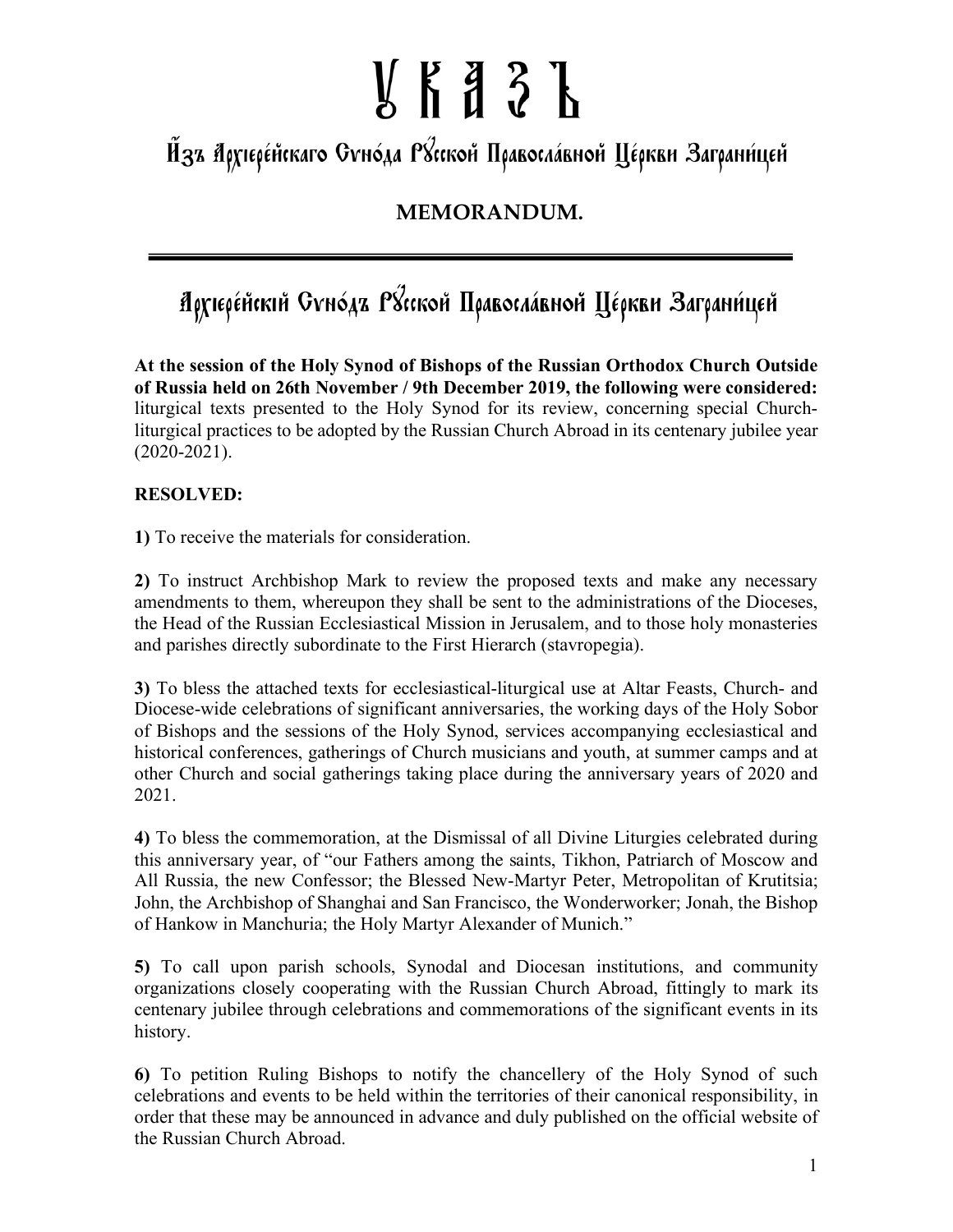#### **APPROVED LITURGICAL TEXTS FOR THE JUBILEE YEAR:**

#### **Pannikhidas:**

*At the Great Litany:* For their Beatitudes the ever-memorable Metropolitans Anthony and Anastassy; the Metropolitans Philaret, Vitaly and Laurus; all those who for Christ and the Russian Church laboured in divers lands *(here to be inserted the names of those honoured in the local place: its archpastors, pastors and laymen)*, and the other archpastors, pastors, founders and benefactors of the Russian Diaspora; for the elect sons and daughters of the Church of Russia, who faithfully struggled for her unity, good estate and honour in the realms of piety, blessedness, governance, the protection of the persecuted and the veneration of the New Martyrs and Confessors; for our righteous ancestors, whom we now commemorate, and for their peaceful repose and blessed memory, let us pray to the Lord.

*At other Litanies:* Their Beatitudes the ever-memorable Metropolitans Anthony and Anastassy; the Metropolitans Philaret, Vitaly and Laurus; all those who for Christ and the Russian Church laboured in divers lands *(here to be inserted the names of those honoured in the local place: its archpastors, pastors and laymen)*, and the other archpastors, pastors, founders and benefactors of the Russian Diaspora; the elect sons and daughters of the Church of Russia, who faithfully struggled for her unity, good estate and honour in the realms of piety, blessedness, governance, the protection of the persecuted and the veneration of the New Martyrs and Confessors; for our righteous ancestors, whom we now commemorate, ...

*After the final prayer,* "*O God of spirits," the celebrant says:* For Thou art the Resurrection, Life and Blessed Repose of Thy departed servants, all those who lived piously in the Russian Diaspora, who faithfully served Thee in divers ranks, ages and manners and reposed in the True Faith: their Beatitudes the ever-memorable Metropolitans Anthony and Anastassy; the Metropolitans Philaret, Vitaly and Laurus; *(here to be inserted the names of those honoured in the local place: its archpastors, pastors and laymen);* the blessed Metropolitans, Archbishops and Bishops, our founders and goodly-labourers, who preserved the spotless Faith and with diligence governed Thy people; the founders, builders, benefactors and beautifiers of our holy monasteries and temples, and all those in clerical and monastic ranks who laboured therein; those who gave alms to the poor, the meek, the suffering and the elderly, and who prayed for the souls and honoured the memory of those in repose; our forefathers, fathers, mothers, brothers, sisters and children who laboured in divers lands for the Russian Church, the True Christian Faith and Holy Russia, and who reposed in the hope of the Resurrection and eternal life; and all those whom we commemorate here today, whose names are known only to Thee, O Christ our God; and to Thee do we offer up glory...

2 *At* "*Eternal Memory":* Grant, O Lord, a blessed repose to their Beatitudes the evermemorable Metropolitans Anthony and Anastassy; the Metropolitans Philaret, Vitaly and Laurus; all those who for the Christian Faith and the Russian Church laboured in divers lands *(here to be inserted the names of those honoured in the local place: its archpastors, pastors and laymen)*, and the other archpastors, pastors, founders and benefactors of the Russian Diaspora; the elect sons and daughters of the Church of Russia, who faithfully struggled for her unity, good estate and honour in the realms of piety, blessedness, governance, the protection of the persecuted and the veneration of the New Martyrs and Confessors; for our righteous ancestors, whom we now commemorate, and make their memory...